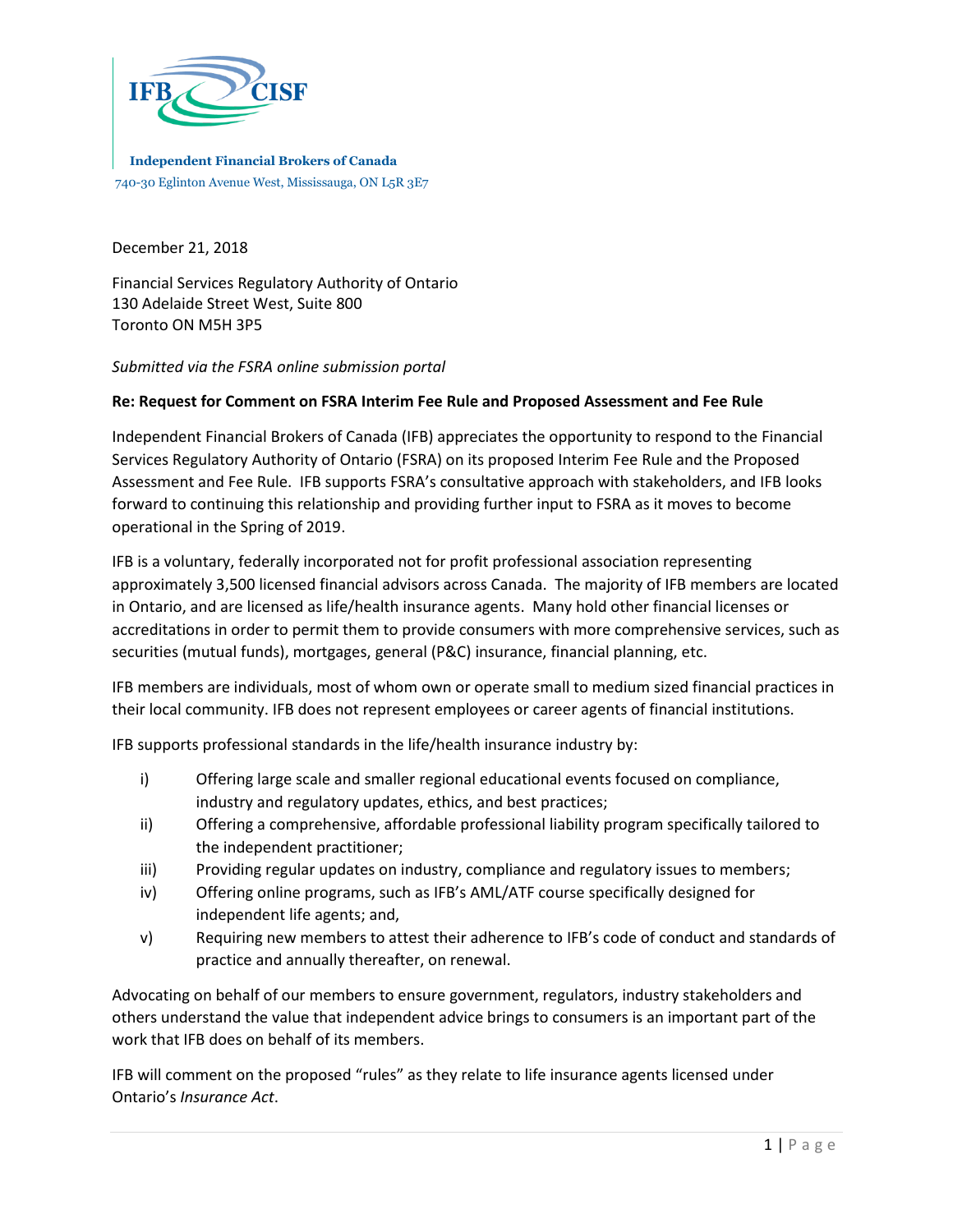

**Independent Financial Brokers of Canada** 740-30 Eglinton Avenue West, Mississauga, ON L5R 3E7

## *Interim Fee Rule*

We understand that the Interim Fee Rule is intended to be a temporary measure, to ensure that FSRA is funded by the sectors it regulates and can carry out its legislated mandate without delay or reliance on funding from the Consolidated Revenue Fund. We further understand that FSRA only intends to adopt the Interim Fee Rule if there is insufficient time to adopt the Proposed Fee Rule prior to FSRA's launch date.

As the Interim Fee Rule will continue the current fee assessments used by FSCO, we have no objection.

## *Proposed Assessment and Fee Rule*

IFB supports the proposed fixed rate approach for insurance agents. This is consistent with the need for individual licensees to have predictable and stable licensing costs. However, the rate will need to be reviewed on a regular basis (for example, every 3 years) in order to adapt to potential changes in the marketplace that may affect the number of licensees, and activity in the sector.

We wish to draw attention to Section 6.1, where FSRA identifies "support for regulatory principles" as part of its vision to be an efficient and effective regulator. As FSRA considers its priorities, and potential issues related to the current licensing structure, IFB is restating its position that anyone providing financial advice and/or product recommendations to consumers should be appropriately licensed and regulated. Consumers who purchase any form of insurance should be able to rely on intermediaries who are duly licensed, and subject to similar regulatory oversight.

In Ontario, sellers of incidental insurance products, such as credit card disability insurance, mortgage insurance, automobile financing, etc., are not licensed. Some Canadian jurisdictions have already implemented a licensing regime applicable to the sale of incidental insurance, and we support Ontario doing so, too. Licensure provides consumers with greater protection and recourse in the event of a complaint. Given the large number of consumers who are exposed to the incidental insurance market, we believe this is a gap in the current system in Ontario.

In closing, IFB encourages FSRA to:

- 1. maintain an open and transparent dialogue with industry stakeholders, including changes to the fee assessment structure, as FSRA's operational costs become more defined based on its actual experience;
- 2. avoid cross-subsidization of costs between sectors where possible, so each sector's assessment accurately reflects the costs and regulatory activity attributable to that sector;
- 3. identify improvements to the current licensing regime, including any gaps; and
- 4. consider a recommendation to amend Section 11(3) of the *Financial Administration Act* to restrict money received from administrative penalties from being paid into the Consolidated